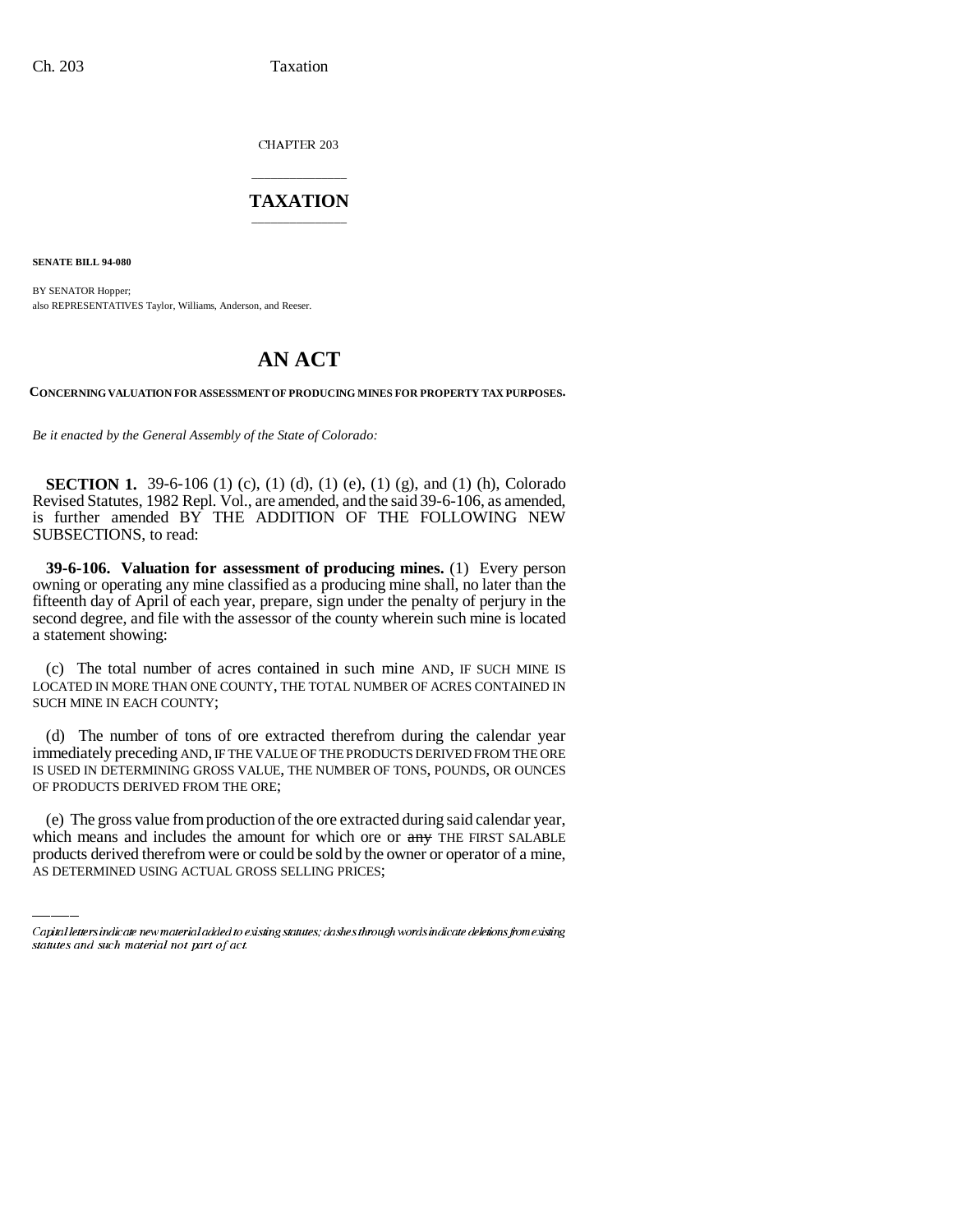(g) The costs of treatment, reduction, transportation, and sale of such ore or  $\frac{any}{ }$ THE FIRST SALABLE products derived therefrom;

(h) The gross proceeds from production of such ore, which means and includes the value of the ore immediately after extraction, which value may be determined by deducting from gross value all costs of treatment, reduction, transportation, and sale of such ore or any THE FIRST SALABLE products derived therefrom;

(1.4) (a) THE OWNER OR OPERATOR OF A PRODUCING MINE MAY REQUEST PERMISSION TO STATE AN AVERAGE FIGURE FOR THE ITEMS REQUIRED BY PARAGRAPHS (d) TO (i) OF SUBSECTION (1) OF THIS SECTION BASED ON EITHER THE THREE- OR FIVE-YEAR PERIOD IMMEDIATELY PRECEDING JANUARY 1 OF THE YEAR IN WHICH THE STATEMENT MUST BE FILED. THE SAME REPORTING METHOD SHALL BE USED FOR ALL ANNUAL STATEMENTS FILED IN A SINGLE YEAR PERTAINING TO A PARTICULAR MINE.

(b) (I) THE OWNER OR OPERATOR MAY MAKE AN INITIAL REQUEST PURSUANT TO THIS SUBSECTION (1.4) BY FILING THE REQUEST WITH THE BOARD OF COUNTY COMMISSIONERS OF EACH COUNTY IN WHICH THE MINE IS LOCATED AT LEAST FORTY-FIVE DAYS PRIOR TO THE REPORTING DATE SPECIFIED IN THE INTRODUCTORY PORTION TO SUBSECTION (1) OF THIS SECTION AND ATTACHING A COPY OF THE REQUEST TO THE ANNUAL STATEMENT FILED PURSUANT TO SUBSECTION (1) OF THIS SECTION WITH THE COUNTY ASSESSOR OF EACH COUNTY IN WHICH THE MINE IS LOCATED.

(II) THE OWNER OR OPERATOR MAY MAKE SUBSEQUENT CHANGES IN THE REPORTING METHOD PURSUANT TO THIS SUBSECTION (1.4) BY FILING A REQUEST FOR A CHANGE IN THE REPORTING METHOD WITH THE BOARD OF COUNTY COMMISSIONERS AND THE COUNTY ASSESSOR OF EVERY COUNTY IN WHICH THE MINE IS LOCATED AT LEAST FORTY-FIVE DAYS PRIOR TO THE REPORTING DATE SPECIFIED IN THE INTRODUCTORY PORTION TO SUBSECTION (1) OF THIS SECTION.

(III) THE BOARD OF COUNTY COMMISSIONERS OF EACH COUNTY WHICH RECEIVES A REQUEST PURSUANT TO THIS SUBSECTION (1.4) SHALL APPROVE OR DENY THE REQUEST AT LEAST THIRTY DAYS PRIOR TO THE REPORTING DATE SPECIFIED IN THE INTRODUCTORY PORTION TO SUBSECTION (1) OF THIS SECTION. FAILURE OF A BOARD OF COUNTY COMMISSIONERS TO APPROVE OR DENY THE REQUEST WITHIN THE THIRTY DAYS SHALL BE DEEMED AN APPROVAL OF THE REQUEST.

(c) ONCE AN OWNER OR OPERATOR HAS MADE THE INITIAL ELECTION ALLOWED BY THIS SUBSECTION (1.4), THE OWNER OR OPERATOR SHALL FILE ALL SUBSEQUENT ANNUAL STATEMENTS PURSUANT TO SUBSECTION (1) OF THIS SECTION USING THE SAME REPORTING METHOD. THE OWNER OR OPERATOR SHALL NOT ALTER THE REPORTING METHOD UNTIL THE BOARD OF COUNTY COMMISSIONERS FOR EVERY COUNTY IN WHICH THE MINE IS LOCATED AUTHORIZES THE USE OF THE ALTERNATE METHOD.

(d) THE FACT THAT AUTHORIZATION TO ALTER THE REPORTING METHOD HAS NOT BEEN RECEIVED FROM ALL OR ANY OF THE BOARDS OF COUNTY COMMISSIONERS FOR THE COUNTIES IN WHICH THE MINE IS LOCATED SHALL NOT RELIEVE THE OWNER OR OPERATOR FROM THE OBLIGATION TO FILE THE ANNUAL STATEMENT PURSUANT TO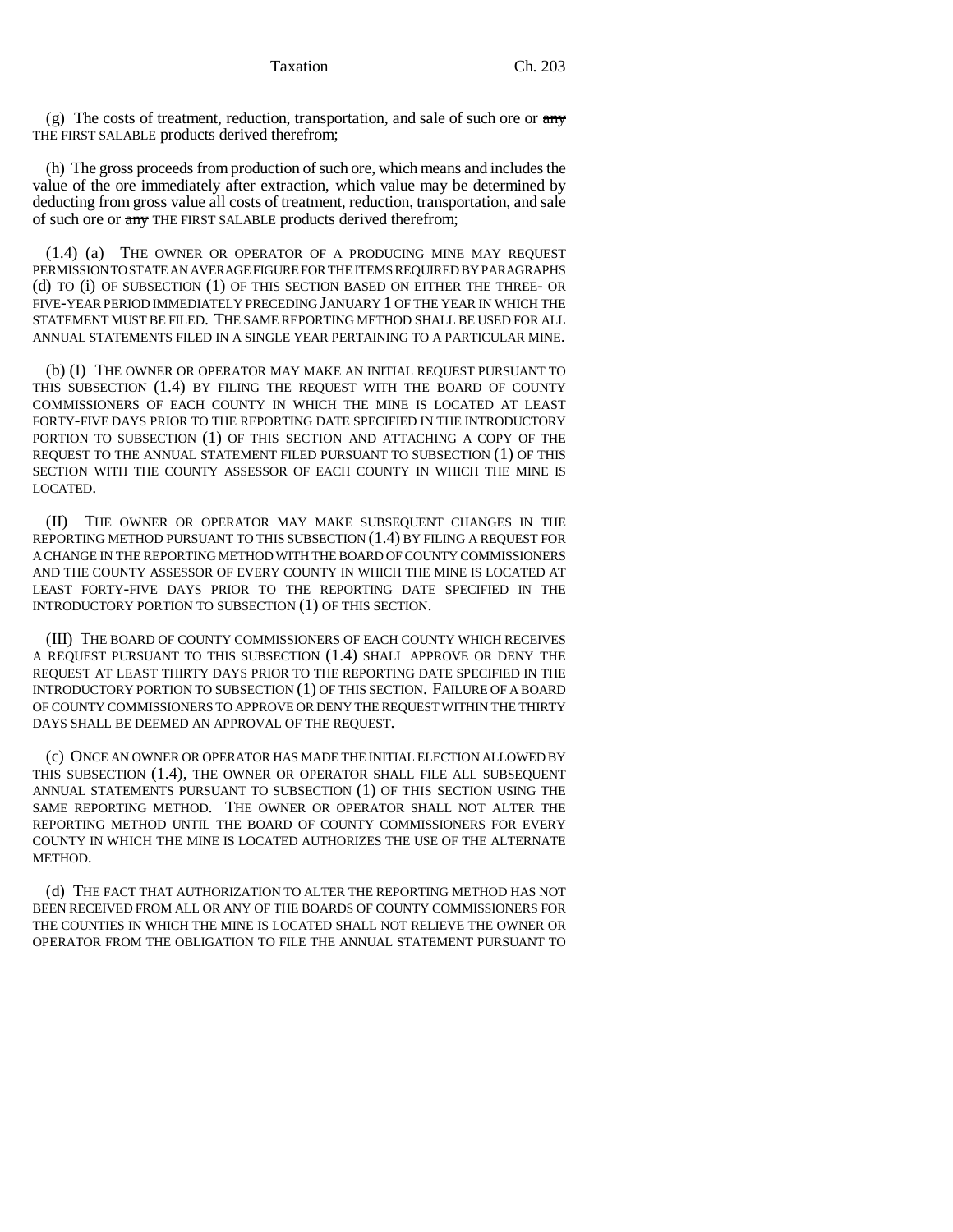### Ch. 203 Taxation

SUBSECTION (1) OF THIS SECTION WITH ALL COUNTIES IN WHICH THE MINE IS LOCATED.

(1.7) AS USED IN SUBSECTION (1) OF THIS SECTION, UNLESS THE CONTEXT OTHERWISE REQUIRES:

(a) (I) "COSTS" MEANS THOSE COSTS DIRECTLY ATTRIBUTABLE TO THE OPERATION OF THE PRODUCING MINE AND TO THE TREATMENT, REDUCTION, TRANSPORTATION, OR SALE OF THE ORE AND INCLUDES, BUT IS NOT LIMITED TO, ALLOCATION OF:

(A) THE COSTS OF CAPITAL ASSETS, WHICH ONLY INCLUDE THOSE EXPENDITURES LISTED ON THE FIXED ASSET RECORDS OF THE MINE;

(B) PREPRODUCTION DEVELOPMENT COSTS AMORTIZED OVER THE LIFE OF THE MINE; AND

(C) OFF-SITE COSTS DIRECTLY ATTRIBUTABLE TO THE OPERATION OF THE PRODUCING MINE OR TO THE TREATMENT, REDUCTION, TRANSPORTATION, OR SALE OF THE ORE; HOWEVER, IN NO EVENT SHALL OFF-SITE COSTS INCLUDE COMPENSATION OF ANY OFFICER OR AGENT NOT ACTIVELY AND CONTINUOUSLY ENGAGED IN OR ABOUT THE MINE.

(II) ALLOCATION OF THE COSTS OF CAPITAL ASSETS PURSUANT TO THIS PARAGRAPH (a) SHALL BE DONE IN ACCORDANCE WITH GENERALLY ACCEPTED ACCOUNTING PRINCIPLES. NO CHANGE IN THE ALLOCATION METHOD MAY BE MADE WITHOUT THE PRIOR APPROVAL OF THE COUNTY BOARDS OF EQUALIZATION IN ALL COUNTIES IN WHICH THE MINE IS LOCATED.

(b) "COSTS" DOES NOT INCLUDE:

(I) ANY AMOUNTS DESIGNATED AS PROFIT OR MARGIN WHICH ARE ATTRIBUTABLE TO ANY PART OF THE TREATMENT, REDUCTION, TRANSPORTATION, OR SALE OF THE ORE; OR

(II) ANY AMOUNTS WHICH HAVE BEEN OR COULD HAVE BEEN DEDUCTED PREVIOUSLY AS PART OF THE VALUATION OF THE PRODUCING MINE PURSUANT TO THIS SECTION.

(5) ANY INCREASE IN THE VALUATION OF A PRODUCING MINE SHALL CONSTITUTE AN ADDITION TO TAXABLE REAL PROPERTY FOR PURPOSES OF THE DEFINITION OF "LOCAL GROWTH" CONTAINED IN SECTION 20  $(2)$   $(g)$  OF ARTICLE X OF THE STATE CONSTITUTION.

(6) THIS SECTION SHALL APPLY TO AND AFFECT ONLY THE VALUATION OF PRODUCING MINES PURSUANT TO ARTICLE 6 OF THIS TITLE.

**SECTION 2.** 39-6-107, Colorado Revised Statutes, 1982 Repl. Vol., is amended to read:

**39-6-107. Valuation of improvements, machinery.** All machinery and equipment AND personal property SHALL BE LISTED ON A PERSONAL PROPERTY SCHEDULE WHICH SHALL BE SUBMITTED AS SET FORTH IN SECTION 39-5-107 AND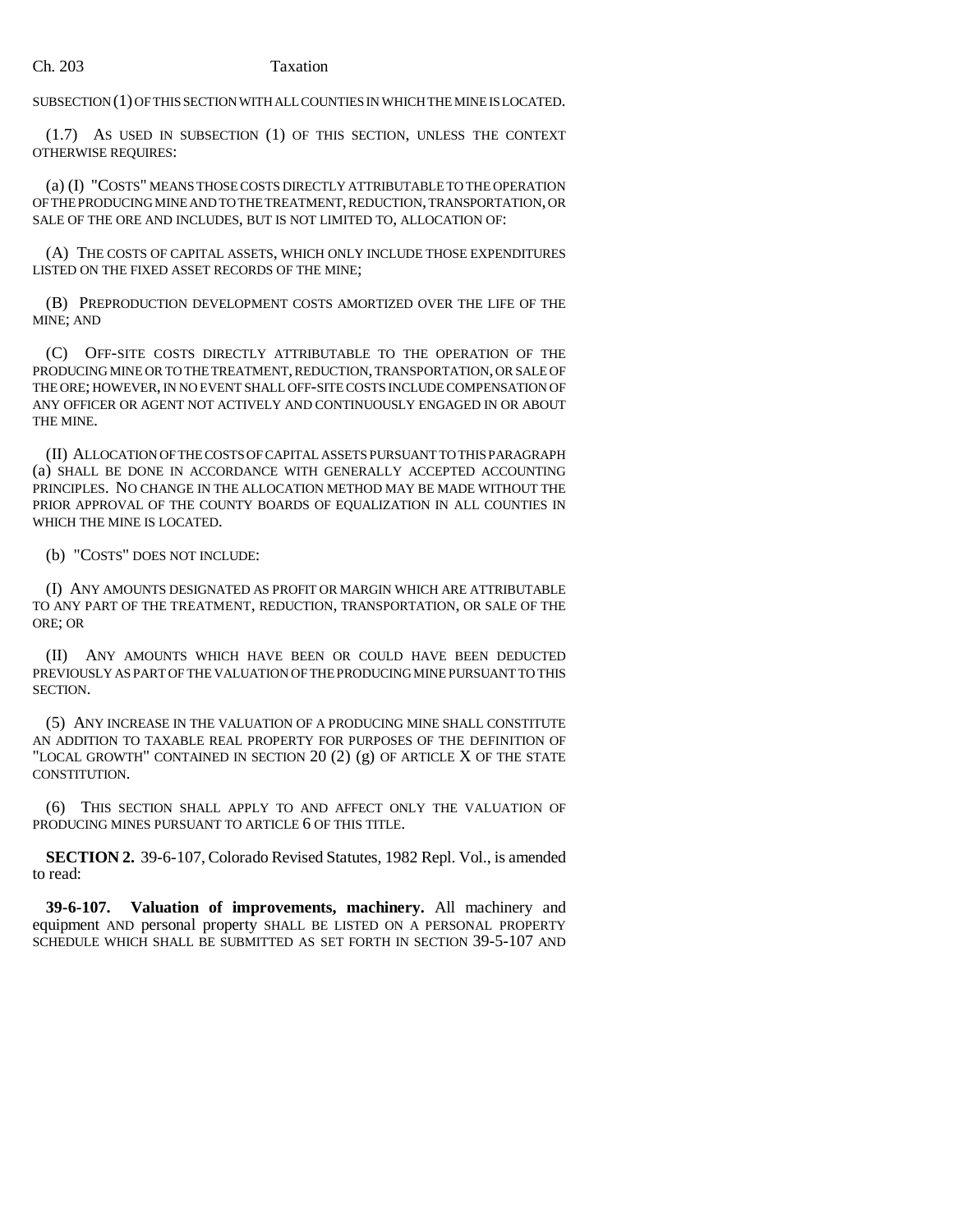Taxation Ch. 203

VALUED FOR ASSESSMENT BY THE ASSESSOR. and Improvements, except mining improvements within a mine excavation, shall be LISTED separately AND valued for assessment BY THE ASSESSOR.

**SECTION 3.** 39-6-109, Colorado Revised Statutes, 1982 Repl. Vol., is amended to read:

**39-6-109. Assessor to examine books, records.** (1) The assessor has the authority and right at any time to examine the books, accounts, and records of any person owning, managing, or operating a producing mine in order to verify the statement filed by such person, and, if from such examination he THE ASSESSOR finds such statement or any material part thereof to be willfully false or misleading, he THE ASSESSOR shall proceed to value such producing mine for assessment as though no statement had been filed.

(2) UPON THE REQUEST OF THE ASSESSOR, THE OWNER OR OPERATOR OF A PRODUCING MINE SHALL PROVIDE TO THE ASSESSOR ALL DOCUMENTATION SUPPORTING THE AMOUNTS REPORTED ON THE STATEMENT FILED BY SUCH OWNER OR OPERATOR.

(3) THE DIVISION OF PROPERTY TAXATION SHALL SET FORTH GUIDELINES FOR THE IMPLEMENTATION OF THIS SECTION.

**SECTION 4.** 39-6-113 (3), Colorado Revised Statutes, 1982 Repl. Vol., as amended, is amended, and the said 39-6-113 is further amended BY THE ADDITION OF A NEW SUBSECTION, to read:

**39-6-113. Mine in more than one county.** (3) Where a mine is situated partly in one county and partly in another county or counties or in lesser political subdivisions, the owner, operator, or manager thereof shall, no later than the fifteenth day of April of each year, prepare and file with the assessor of each such county a statement showing the number of acres within each such county contained in the lands comprising the mining property of the mine, determined as provided for in sections 39-6-103 and 39-6-106, but the statement need not be filed if no changes have occurred since such a statement was theretofore filed.

(4) (a) NOTHING IN SUBSECTION (3) OF THIS SECTION SHALL BE CONSTRUED TO REQUIRE THE OWNER, OPERATOR, OR MANAGER OF A MINE TO FILE AN ADDITIONAL STATEMENT IF THE STATEMENT FILED PURSUANT TO SECTION 39-6-106 SETS FORTH THE NUMBER OF ACRES OF THE MINE IN EACH COUNTY.

(b) NOTHING IN SUBSECTION (3) OF THIS SECTION SHALL BE CONSTRUED TO RELIEVE THE OWNER, OPERATOR, OR MANAGER OF A MINE FROM ANY REPORTING RESPONSIBILITIES IMPOSED UNDER SECTION 39-6-106, INCLUDING THE REQUIRED CONTENTS OF THE STATEMENT FILED WITH THE ASSESSOR.

**SECTION 5.** Article 6 of title 39, Colorado Revised Statutes, 1982 Repl. Vol., as amended, is amended BY THE ADDITION OF A NEW SECTION to read:

**39-6-117. County boards of equalization - authority.** NOTHING IN THIS ARTICLE SHALL BE CONSTRUED TO AFFECT THE AUTHORITY OF COUNTY BOARDS OF